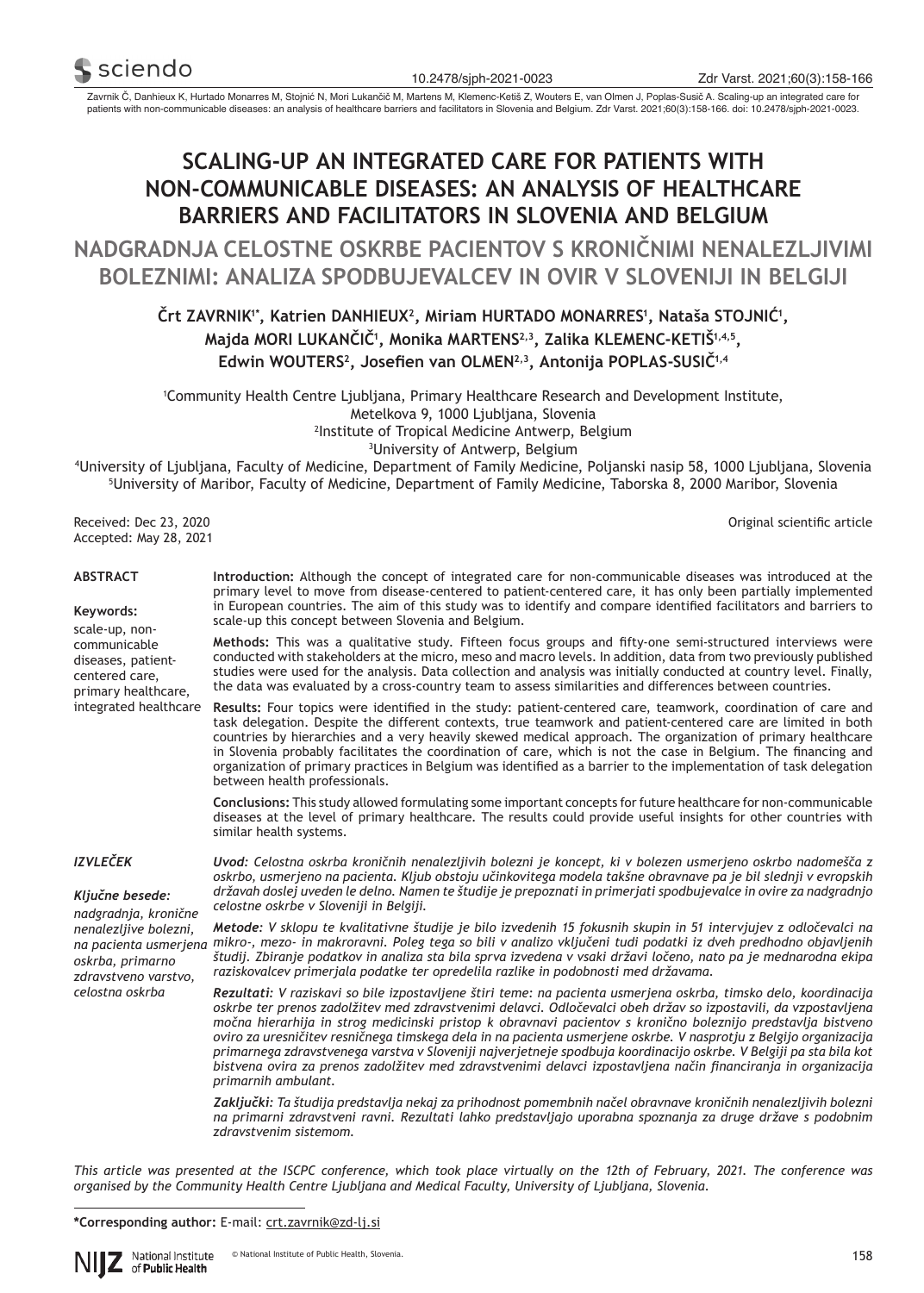## **1 INTRODUCTION**

Non-communicable diseases (NCDs) increasingly represent a major public health problem worldwide as a result of ageing populations and the global diffusion of unhealthy lifestyles (1, 2). The concept of integrated care has been introduced in recent years to surpass fragmented, diseasecentered care with patient-centered care. An effective model of an integrated care package with interventions for chronic diseases is endorsed by the World Health Organization (WHO) and includes the following elements: (a) identification; (b) primary healthcare (PHC) treatment; (c) health education; (d) self-management support; and (e) cooperation between caregivers (3).

Although many European countries have partially implemented the above-mentioned model in PHC, barriers still exists at various (patient/provider, healthcare organization and policy) levels (4). Knowledge is therefore needed about what hinders and promotes the integration of the integrated care package at these levels. Furthermore, different types of healthcare system exist across Europe and may lead to different barriers and facilitators, but their relationship is not well known (5). Recently published studies also show that facilitators and barriers to integrated care depend mainly on the macro-level context of the country (cultural inertia, type of health system, laws and regulations) (6). However, some universal barriers have been identified in European countries: fragmented care by different specialists from different levels of care, lack of guidelines and education/ training for treating patients with multiple NCDs, focus on a single NCD, focus on exclusively somatic health, and neglect of mental health. Implementation and increased use of care coordinators for more complex patients and improvement of information and communication technology were identified as facilitators (6, 7).

For this paper, the healthcare systems from two European countries, Slovenia and Belgium, were selected for evaluation of their implementation of barriers and facilitators of integrated care for non-communicable diseases management. Although both are classified as high-income countries, there are significant differences in healthcare systems and broader contexts, relating to the amount of resources, the healthcare provider payment system and organization.

Slovenia is a post-socialist republic with a population of 2.1 million inhabitants and annual health expenditure of 2961 international dollars (8.2% of gross domestic product, GDP) per capita in 2017 (8, 9). The health system is centralized with compulsory social insurance; care is provided mainly through public health centers, although private provision of health services is also possible. The capitation system is established at the primary level and a strong gatekeeping role is performed by general practitioners (GPs) (10). In

2011, registered nurses were introduced into GP practices to screen for NCDs and manage patients with stable NCDs (11, 12). Community nurses are responsible for nurse care at patients' homes.

Belgium is a federal country with a population of 11.5 million inhabitants and annual health expenditure of 5119 international dollars (10.3% of GDP) per capita in 2017 (8, 9). The health system is decentralized and privatized, but regulated. Healthcare is based on the free choice of physician and mainly on the fee-for-service payment. Primary care practices are independent and differ in many aspects, such as size and support of administrative personnel. Most practices only consist of GPs (a solo or group practice), few have dieticians or nurses (13).

This paper uses qualitative data on integrated care package implementation in two countries to (1) assess the barriers and facilitators to scale-up at patient and organizational level and (2) compare identified facilitators and barriers between the two countries.

# **2 METHODS**

This research is part of the ongoing project SCUBY (SCale-Up diaBetes and hYpertension care) – an international project that identifies the opportunities and barriers and implements the pathways to scale-up the integrated care package for patients with hypertension and type 2 diabetes in three different countries: Cambodia, Slovenia and Belgium (14). This sub-study contains only data from the two high-income countries involved, Slovenia and Belgium.

# **2.1 Design and sampling**

In order to get a comprehensive overview of the Slovenian and Belgian health system, a multi-level qualitative framework was used, based on WHO-definition: patients and health professionals as the micro level, community and health organizations as the meso level and the national level (regulatory, financial, professional and scientific stakeholders) as the macro level (15). At the micro level, inclusion criteria for patients with T2D or HTN were age 65 years or older and ability to communicate verbally; for health professionals, inclusion criteria were representation of different geographic locations and coverage of all primary care team members. At the meso and macro levels, participants were purposively selected on the basis of their relevance to the themes, role in the health system, availability and the coverage of all levels. A qualitative study was then conducted among these participants using focus groups and semi-structured interviews. As data collection progressed, additional relevant key informants were identified using the snowballing technique and subsequently added to the list until saturation was reached. In addition, data from previously published studies were used for analysis (16, 17).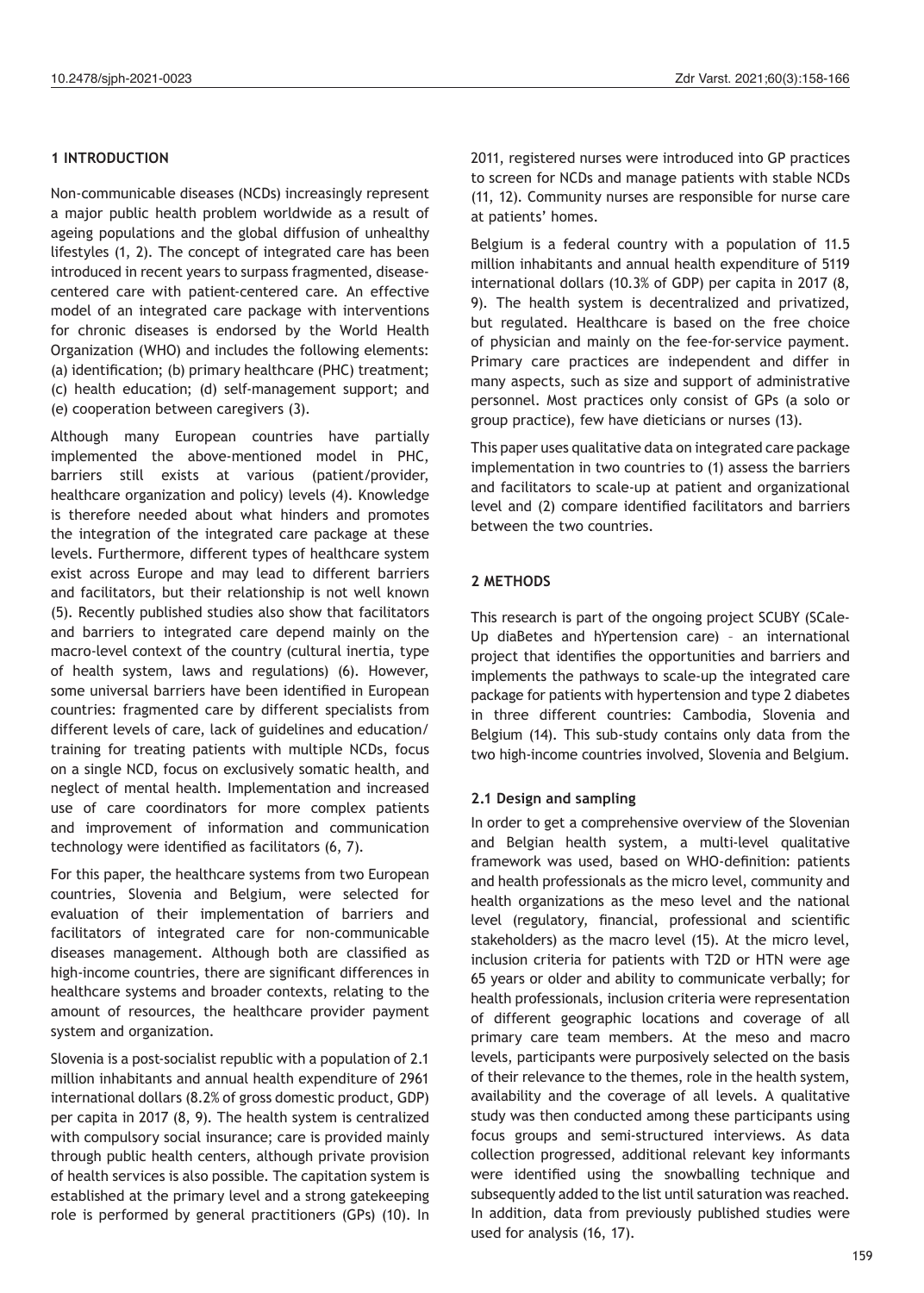## **2.2 Data collection**

The primary data were collected through individual, indepth, semi-structured interviews and focus groups. Prior to this, both research teams developed a common thematic interview guide for data collection based on potential opportunities and barriers, relying on both literature research and contextual knowledge. The main themes were: identification, treatment in primary care, health education, self-management and cooperation between healthcare providers. All interviews and focus groups were conducted in person by an experienced researcher and an observer who made notes about nonverbal communication. They took place at the predefined location in a room equipped for the audio-video recording. They lasted 50–90 minutes and were audio recorded after written informed consent was obtained. Data were collected until data saturation on the research topic was reached for each level (iterative approach).

In Slovenia, 15 focus groups (micro level) and 23 interviews (meso and macro level) were conducted between May 2019 and April 2020. In Belgium, 28 interviews with key informants at meso and macro level were conducted between April 2019 and September 2020; additionally, micro-level data were supplemented with quotes from two previously published studies, written by three authors also involved in the current study, as this data are applicable to the context of our research – focus groups about opportunities and barriers of the healthcare system for patients with chronic diseases, and semi-structured interviews about views of GPs, nurses and chronic disease patients on inter-professional cooperation between GP and nurse (16, 17). Meetings and exchanges were held with the research groups of both studies, to understand the context and the methods used, and to discuss the relevance and validity of these data for the research questions in this study. New policy measures have been planned, but are not implemented yet in Belgium. Table 1 outlines the details of the data collection characteristics.

**Table 1.** Data collection characteristics.

| Slovenia                                                                                                                                    | <b>Belgium</b>                                                                    |
|---------------------------------------------------------------------------------------------------------------------------------------------|-----------------------------------------------------------------------------------|
| 15 focus groups: seven<br>with patients <sup>1</sup> (6 urban,<br>1 rural), eight with<br>health workers <sup>2</sup> (5<br>urban, 3 rural) | Secondary data,<br>based on two recently<br>published relevant<br>studies (16,17) |
| 11 interviews                                                                                                                               | 15 interviews                                                                     |
| 12 interviews                                                                                                                               | 13 interviews                                                                     |
|                                                                                                                                             |                                                                                   |

1 – Patients with hypertension and/or type 2 diabetes.

2 – General practitioners, registered nurses, practice

nurses and community nurses.

#### **2.3 Data analysis**

#### **2.3.1 Primary data analysis**

The interviews and focus groups were transcribed verbatim. The analysis was carried out with the QSR NVivo software, including data from two previously published Belgian studies (16, 17). A bottom-up (inductive) approach was used. This resulted in a common code tree which was adopted by both research teams. During the analysis the themes were refined (deductive approach). In each country separately, the analysis of each interview or focus group was carried out by two independent researchers (ČZ, NS, MC, MML, KD, MM, JVO); then the discussion was organized with the supervisors. This qualitative thematic data analysis resulted in two separate codebooks (one for each country).

## **2.3.2 Secondary data analysis**

During the secondary analysis, the authors of this study (ČZ, KD, MM and senior researchers APS, JVO and EW) used triangulation to compare the codebooks of both countries and to assess similarities and differences between the two countries in the light of the country-specific context. First, the quotes of the two codebooks were translated into English. Second, both codebooks were evaluated for common themes and a common codebook was developed. Subsequently, an iterative secondary analysis process was used to assess similarities and differences between countries.

## **2.4 Ethical consideration**

The protocol of the overarching SCUBY project has been approved by the Institutional Review Board of the Institute of Tropical Medicine (ref: 1323/19), the Ethical Committee University of Antwerp (ref: B300201940005, B300201941020), the Ethical Committee of the University Hospital (ref: 39884) and the National Ethics Committee of Slovenia (ref: 0120-219/2019/4).

## **3 RESULTS**

Four themes were identified from the analysis: patientcentered care, teamwork, coordination of care and task delegation.

#### **3.1 Patient-centered care**

All experts emphasized the importance of patientcentered care. Nevertheless, interviewed patients with chronic diseases often experienced care as routine, i.e. care givers didn't consider the impact of the disease on their lives. The care providers stated that many patients did not understand their disease well enough and therefore could not self-manage their disease efficiently.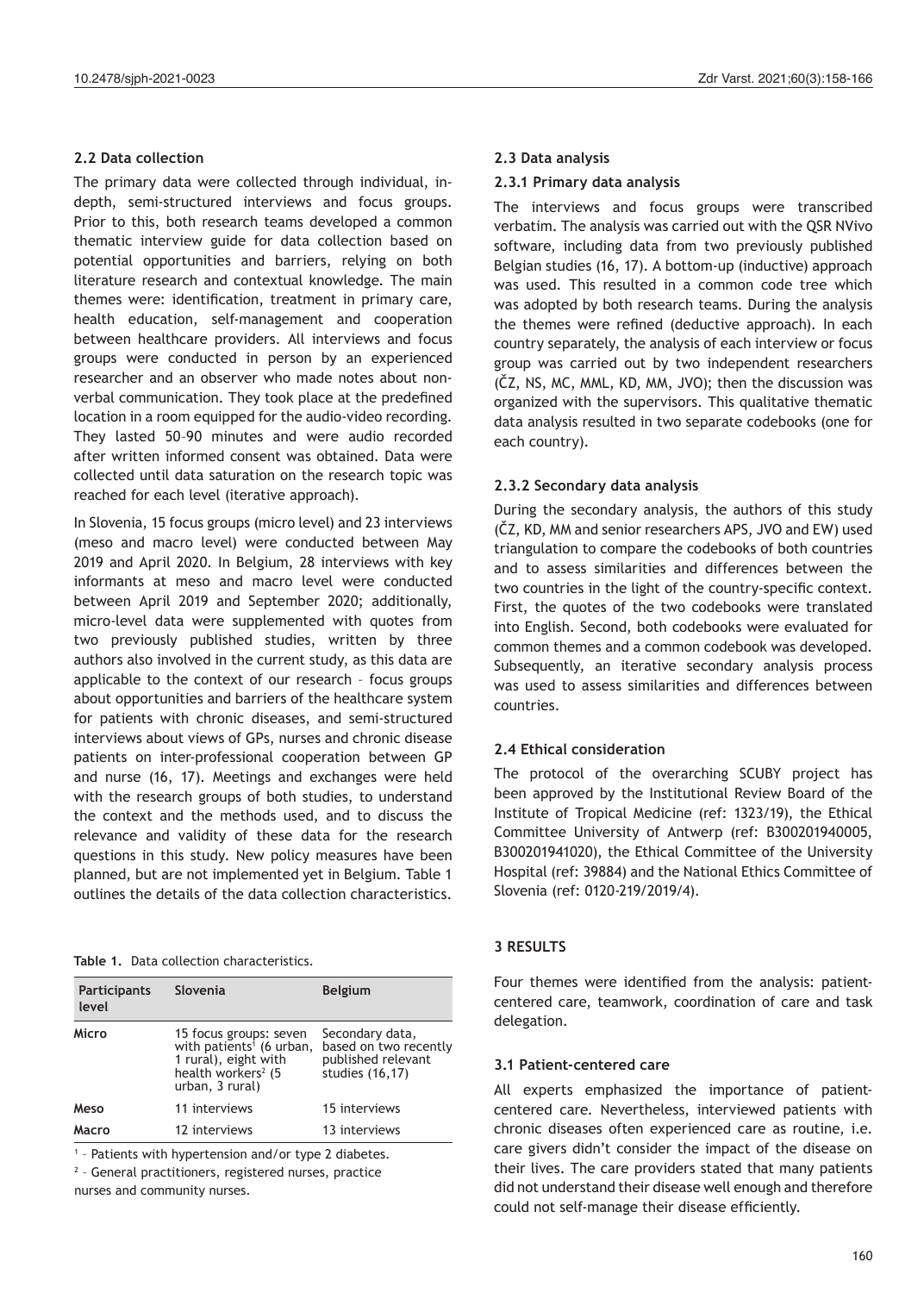*We want comprehensive treatment (regular check-ups with health monitoring) and not just prescription of medications (Patient, code S-FSBC, Slovenia).*

Patient associations are already well represented in both countries. However, stakeholders emphasized their fragmentation and insufficient implementation in the health system. Apart from that, they are usually insufficiently funded.

In Belgium, in light of the strictly medical approach in work processes, participants emphasized the importance of the affective aspect. Patients highlighted a need for guidance from healthcare professionals in coping with problems in their daily lives.

*Sometimes it lacks the human aspect of care, the connection with people, although the nurse treats me somewhat differently; more like I am a real human being, without a label or a number (Patient, code B-VD12, Belgium).*

Experts in Slovenia recognize the importance of moving healthcare from healthcare organizations to the patients' environment. Comprehensive care, including physiotherapy and especially occupational therapy, should be provided at home. Besides only nursing care, community nurses should also provide management of stable chronical diseases at patients' homes. However, such an approach requires more financial and human resources.

## **3.2 Teamwork**

Participants from both countries emphasized the lack of teamwork and some professional groups as a major barrier to the scale-up of integrated care. Different professional groups treat the same patient; yet one professional group is not informed about the work of the other. GPs in particular, with their supervisory function, have problems delegating tasks to other professionals and multidisciplinary cooperation.

*If we want a holistic approach, we lack other professionals who also deal with other health-related areas. However, cooperation between all those involved in the treatment of the patient is essential (Director of Community Health Center, code S-POS, Slovenia).*

Recognized benefits of teamwork are the facilitation of patient-oriented care and greater cohesion between team members. On the other hand, some participants emphasized the concerns of teamwork with regard to the time burden on professionals.

*The major risk of integrated care is that it requires so much consultation that one is constantly in meetings, so there is still little time for care on the long run (Health workers union, code B-IV7, Belgium).*

To overcome the above mentioned barriers, respondents noted that it is important that all team members have the same and clear vision. The hierarchical structure should be dropped and the equality of all members should be ensured. Each member should know the boundaries of his or her work.

## **3.3 Coordination of care**

Coordination of care was a key element for all respondents in the study. In both countries, patients report that GPs sometimes coordinate their care poorly. Some respondents indicate a need for a formal coordinator of care.

*We see that GPs are overburdened, they become less accessible, but they are still given the central role, even though they are not in the middle of information when there is a complex situation. Decisions are not always made by persons who are best informed (Nurse, code B-VD2, Belgium).*

In both countries, the lack of communication between the different providers (especially between the primary and secondary/tertiary levels of healthcare) leads to suboptimal care and duplication of services; the latter also leads to a burden on the healthcare system and increasing costs.

*Secondary level healthcare professionals should consult with the primary level before discharge of the patient from hospital to ensure appropriate patient follow (GP, code S-TFSA, Slovenia).*

In the Belgian healthcare system, patients' freedom of choice of care providers was another factor identified as detrimental to the coordination of care. Also, the option for free access often leads to unnecessary and useless check-ups. As a result, patients are little guided and can get lost in the system; this also leads to high costs for the health system.

## **3.4 Task delegation**

In both countries, stakeholders have emphasized the problem of an increasing burden on health workers, especially GPs. Both care givers and patients highlighted the importance of delegating tasks from GPs to nonphysicians.

In Belgium, although GPs are willing to entrust nurses in their practice, some health professionals share a certain concern about the implementation of nurses in primary care. The concerns about their adequate training, the acceptance of the new professional by patients, but mostly the current lack of funding by health insurance companies make providers reluctant to embrace this idea. However, patients seem to be receptive to implementation of a nurse or other disciplines in general practice.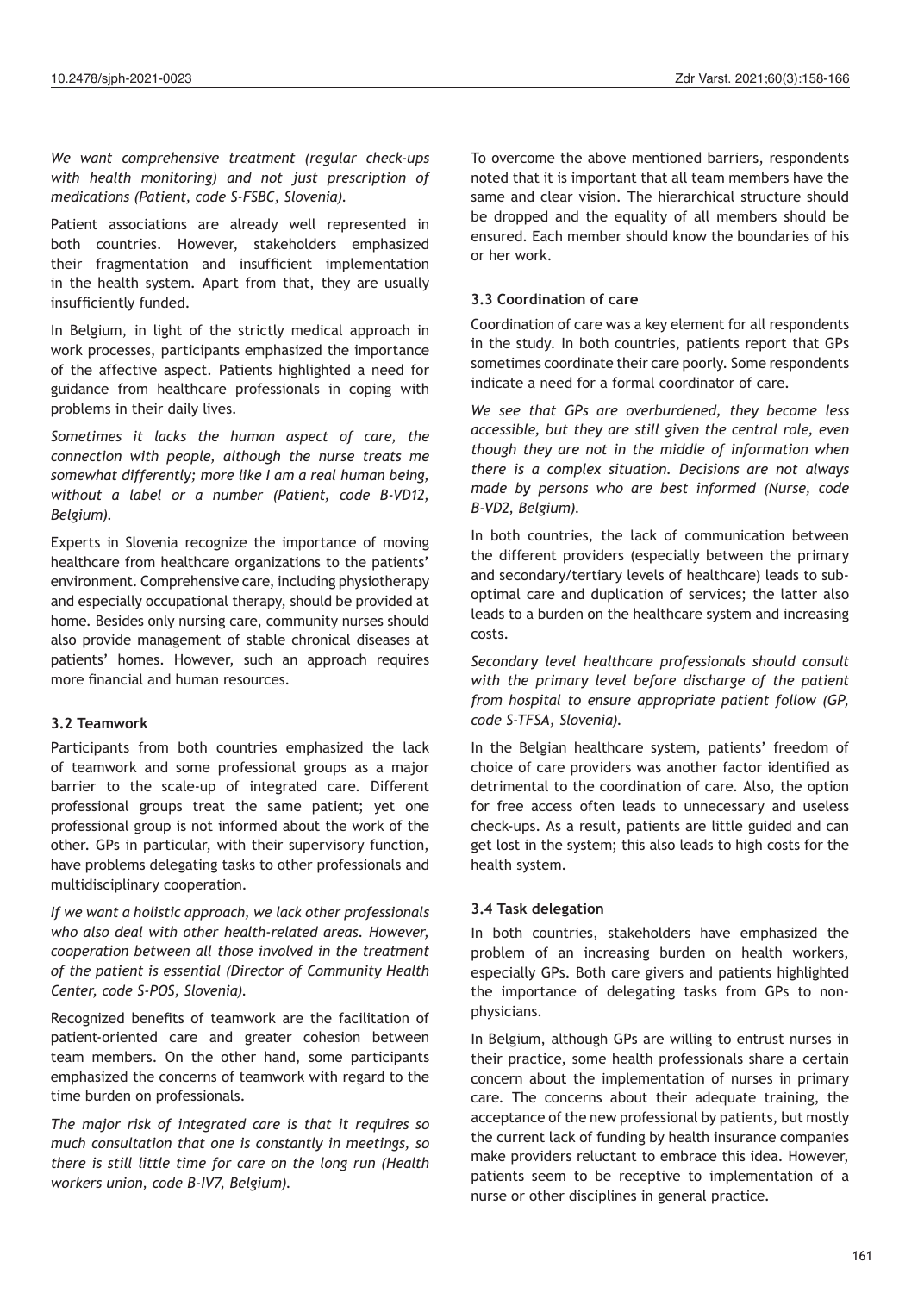In Slovenia, the initial discomfort of patients with implementation of registered nurses quickly led to wide acceptance when patients realized their added value. Check-ups by nurses can be more tailored to the individual patient. GPs recognize them as a facilitating part of their work.

*The advantage is that we have more time. In this way, we can explain the nature of the disease and the methods of treatment to the patient in more detail, which increases confidence in the treatment and improves adherence to treatment. In addition, regular education empowers the patient to live with the disease (Registered nurse, code S-TFSB, Slovenia).*

In both countries, health professionals find that patients sometimes share more with a nurse than with a GP.

*I'm kind of an 'intermediary' between a GP and a patient. That lowers some thresholds, I think. Some patients would rather share something personal with me than with the GP (Nurse, code B-AE5, Belgium).*

#### **4 DISCUSSION**

The aim of this study was to investigate whether stakeholders in two different European countries, Slovenia and Belgium, reported different barriers to integrated chronic care. Our results show that this is the case, to a certain extent. The GP gatekeeper function and PHC organization in Slovenia probably facilitate the coordination of care, which is not the case in Belgium. The current funding and predominant doctor based practice in Belgium was recognized by the participants as an obstacle to implementation of a stronger delegation of tasks. In both health systems, true teamwork and patient-centered care were limited by hierarchy and a very heavily skewed medical approach. The differences in the identified facilitators and barriers in relation to the macro context of the country have also been recognized in other studies (6).

The barriers to patient-centered care identified in this study (care perceived as routine, decisions traditionally made by care providers, and lack of empowerment for self-management) seem somehow insensitive to significant organizational differences between PHCs in the two countries. The two main facilitators identified in our study to overcome the above-mentioned barriers were teamwork and coordination of care. All these findings are consistent with recently published research (7, 18, 19). Other research also emphasizes the importance of developing training for health-care providers and the integration of information technology as important elements of patientcentered care (7, 19).

The results of this study underline the importance of teamwork in facilitating patient-centered care at the primary level. Due to the ever increasing possibilities and complexities of healthcare, the collaboration with different professional groups and their integration into healthcare services becomes ever more essential. However, our results suggest that communication between different healthcare providers remains insufficient, which is consistent with other research (20). Although nurses are slowly finding their way into PHC in Belgium, the majority of practices still consist of only a GP. In Slovenia, registered nurses and community nurses have been successfully introduced to PHC, and cooperation between them and GPs is often sufficient. However, there is still a strong hierarchy in both countries, as the GPs are the decision maker. On the other hand, there is a great lack of teamwork with other professionals at the primary level (clinical pharmacists, physiotherapists, psychologists, social workers, etc.). This study stresses the importance of professional integrity and the definition of roles and responsibilities of each professional group (i.e. task delegation) as a key element in facilitating teamwork, which is in line with other recent research (21). It also underlines the importance of team leadership, which should be the role of a GP, but in a partnership model. An important finding of our research was the concern of possible decreasing time spent on direct patient care due to increased time spent for coordination between different providers. This points to the need to develop tools allowing healthcare workers to collaborate efficiently, such as data-sharing and online meeting opportunities.

As this study shows, the coordination of care is another important aspect that deals with the increasing fragmentation of healthcare that we have been confronted with in recent years. In Belgium, patients can move between different providers (at primary and secondary level) without major restrictions. Such an approach possibly facilitates the accessibility of health services, but could also be a major barrier to coordinated care and can lead to patient getting lost in the complex health system. This has also been acknowledged by other recently published research (7). On the other hand, the capitation system in Slovenia is established at the primary level, so that patients cannot move freely between different GPs. Apart from this, the primary level represents a strong gatekeeper role. Patients do not have access to secondary and other primary level health services (e.g. physiotherapy, home care, laboratory and imaging diagnostics, etc.) by passing the GP. The above-mentioned characteristics of the Slovenian healthcare system may therefore facilitate the coordination of medical care, but not the coordination of other (non-medical) aspects of care (e.g. home care, financial matters, coaching, self-management, etc.), which was also highlighted in this study. This points to the need for a formal coordinator of care. Other studies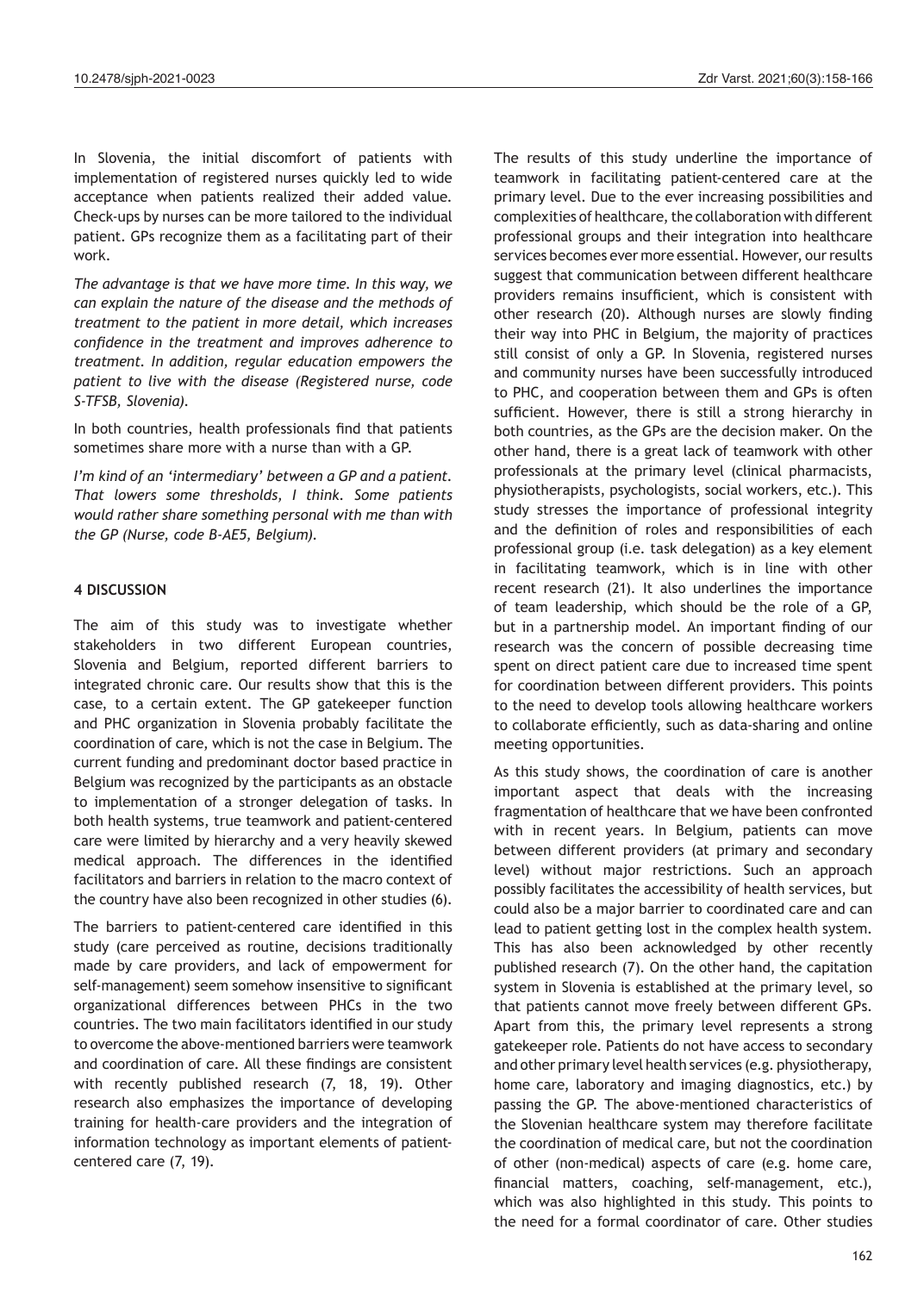also support the delegation of coordination from GP to other professionals (7, 20). However, there is no consensus yet on which professional group should represent this role. The care coordinator acts as a bridge between a patient and the healthcare system; therefore, he or she should have in-depth knowledge and skills to navigate the patient in the complex system. Some studies suggest that the coordinator should have medical knowledge and suggest that nurses should take on this role (22). Coordination of care at higher levels, which is not tailored to each patient individually, could also provide an answer to this question for a wider population. The general and disease-specific needs of patients should be identified and then some effective global interventions could be implemented. This could also reduce the burden on healthcare workers.

The increasing prevalence of NCDs and the growing complexity of healthcare in recent years with consequential increase of burden placed on healthcare workers (especially GPs) are identified as important barriers to improved patient-centered care. Other research has also linked this phenomenon to threatening the quality of care and lower patient satisfaction (23). As a result, many initiatives have been taken in recent years to reduce the burden on GPs while maintaining (or improving) the quality of care (e. g. introduction of registered nurses in Slovenia). The basic idea is to delegate some of the tasks of GPs to a non-physician. Experience shows that such interventions relieve the burden on GPs and improve the quality of care by accelerating the continuity of care. The results of some other studies are consistent with our findings – one study in primary diabetic care showed improved blood glucose control and higher patient satisfaction with the delegation of tasks from GPs to non-physicians (24). In Belgium, GPs show a willingness to delegate a number of tasks to nurses. As a result, despite the lack of financial support, nurses are increasingly employed in PHC practices (17, 25). It should be stressed that the fragmentation of healthcare is a possible by-product of the delegation of tasks between different professions. Therefore, a tendency to overcome this problem by supporting teamwork should be considered at all stages.

## **4.1 Strengths and limitations of the study**

The strengths of the study relate to the covering stakeholders on all three (micro, meso and macro) levels; inclusion of all members of a team (on micro level) provides a comprehensive view of health workers at the topic. The selection of two countries with a different health system provides useful insight for other countries with similar health systems.

Apart primary data collected in this study, secondary data from recent research in Belgium were also included. We did not use the primary data; instead, the quotes from two published articles were used. The lack of purity which could potentially derive from the combination of primary and secondary data has been countered by the research team in the following ways: authors from all studies closely collaborating and meeting to discuss the reliability and validity of data; researchers being well embedded in the research context knowing the (lack of) changes in context between the secondary and primary studies; and triangulation with other studies examining the meso-level context by the same research team.

## **5 CONCLUSIONS**

The integrated care package is recognized as an effective model because it supports all steps of the healthcare process and includes interactions within each level of healthcare as well as between levels. Therefore, it provides the basis for future scale-up interventions. This qualitative study with stakeholders at the micro, meso and macro levels enabled us to formulate some important concepts for the future healthcare of NCDs at the primary level. Patient-centered care should be accelerated by promotion of teamwork with task delegation to relief GPs. Furthermore, coordination of care should be endorsed, probably both by formalizing the coordinator of care (for individual patients) and by promoting coordination at higher levels (for the general population or specific diseases). We propose further research to determine the appropriate professional profile of care coordinators and how care could be coordinated in an intersectoral way at higher (organizational and political) levels. The study does not fully mention the healthcare outcomes.

#### **CONFLICTS OF INTEREST**

The authors declare that no conflict of interest exist.

#### **FUNDING**

This overarching SCUBY project is funded by the Horizon2020 Framework Programme of the European Union (grant no: 825432). The study sponsor and funders were not involved in the study design; collection, management, analysis, and interpretation of data; writing of the report; and the decision to submit the report for publication.

#### **ETHICAL APPROVAL**

The protocol of the overarching SCUBY project has been approved by the Institutional Review Board of the Institute of Tropical Medicine (ref: 1323/19), the Ethical Committee University of Antwerp (ref: B300201940005, B300201941020), the Ethical Committee of the University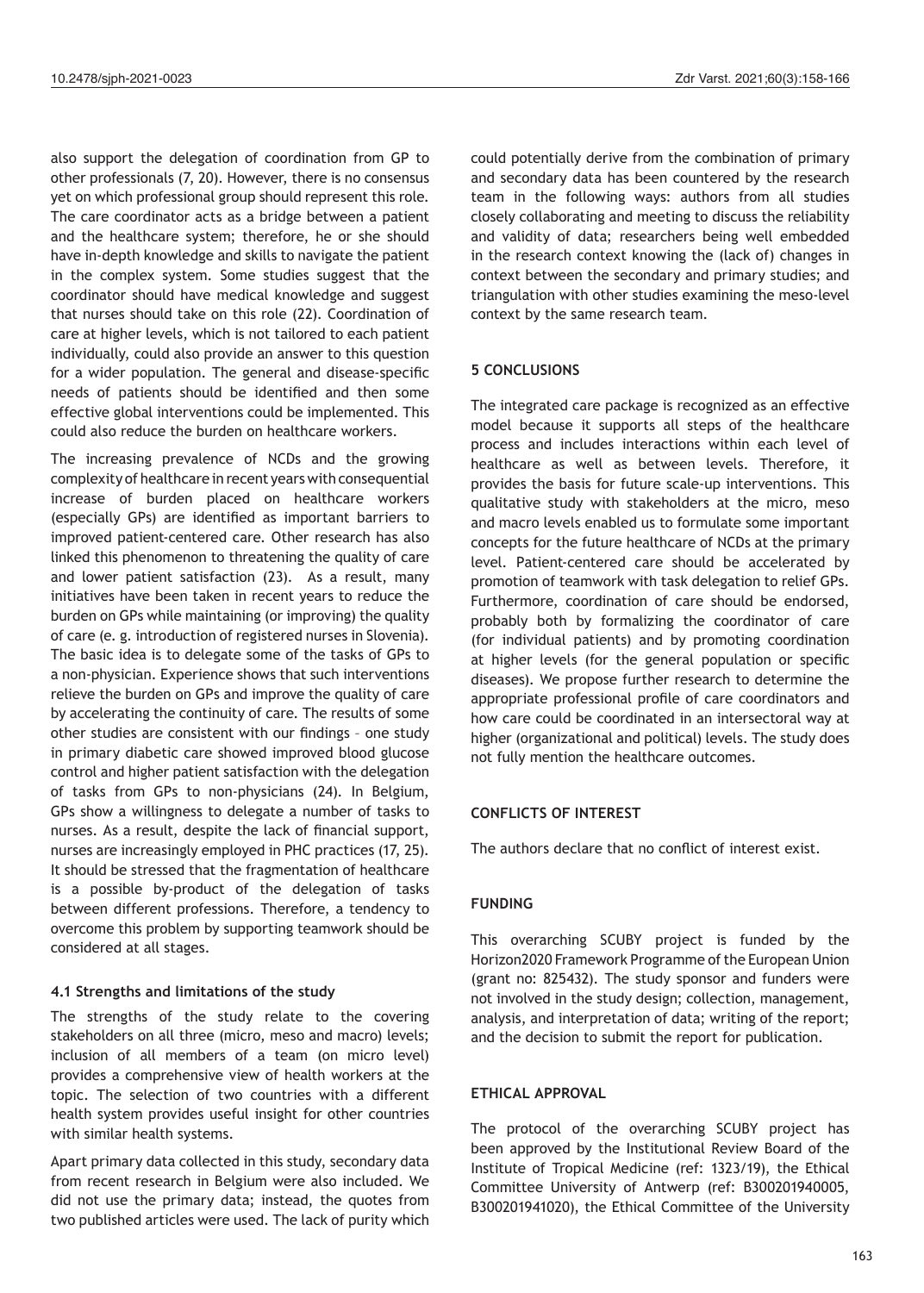Hospital (ref: 39884) and the National Ethics Committee of Slovenia (ref: 0120-219/2019/4).

#### **REFERENCES**

- 1. Global status report on noncommunicable diseases. Accessed October 13th, 2020 at: https://apps.who.int/ iris/bitstream/handle/10665/44579/9789240686458\_eng. pdf;jsessionid=7D0DB5BD0F4528406C6F19DC3F196A74?sequence=1.
- 2. Dobrow M. Caring for people with chronic conditions: a health system perspective. New York: Mc Graw Hill, 2009.
- 3. Atun R, De Jongh T, Secci F, Ohiri K, Adeyi O. A systematic review of the evidence on integration of targeted health interventions into health systems. Heal Policy Plan. 2010;25(1):1–14. doi: 10.5334/ ijic.298.
- 4. Stone MA, Charpentier G, Doggen K, Kuss O, Lindblad U, Kellner C, et al. Quality of care of people with type 2 diabetes in eight European countries: findings from the guideline adherence to enhance care (GUIDANCE) study. Diabetes Care. 2013;36(9):2628–38. doi: 10.2337/ dc12-1759.
- 5. Kringos DS, Boerma WG, Bourgueil Y, Cartier T, Hasvold T, Hutchinson A, et al. The european primary care monitor: Structure, process and outcome indicators. BMC Fam Pr. 2010;11(1):81. doi: 10.1186/1471- 2296-11-81.
- 6. Threapleton DE, Chung RY, Wong SYS, Wong E, Chau P, Woo J, et al. Integrated care for older populations and its implementation facilitators and barriers: a rapid scoping review. Int J Qual Heal Care. 2017;29(3):327–34. doi: 10.1093/intqhc/mzx041.
- 7. Monaco A, Palmer K, Marengoni A, Maggi S, Hassan TA, Donde S. Integrated care for the management of ageing-related noncommunicable diseases: current gaps and future directions. Aging Clin Exp Res. 2020;32(7):1353–8. doi: 10.1007/s40520-020-01533-z.
- 8. Current health expenditure per capita. Accessed October 14th, 2020 at: https://data.worldbank.org/indicator/SH.XPD.CHEX.PP.CD.
- 9. Current health expenditure. Accessed October 14th, 2020 at: https:// data.worldbank.org/indicator/SH.XPD.CHEX.GD.ZS.
- 10. Albreht T, Pribakovic Brinovec R, Josar D, Poldrugovac M, Kostnapfel T, Zaletel M, et al. Slovenia: Health system review. Heal Syst Transit. 2016;18(3):1–207.
- 11. Klemenc-Ketis Z, Švab I, Stepanović A, Poplas Susič A. Transition from a traditional to a comprehensive quality assurance system in Slovenian family medicine practices. Int J Qual Heal Care. 2019;31(4):319–22. doi: 10.1093/intqhc/mzy157.
- 12. Johansen AS, Vracko P, West R. The evolution of community-based primary health care, Slovenia. Bull World Heal Organ. 2020;98(5):353– 9. doi: 10.2471/BLT.19.239616.
- 13. Gerkens S, Merkur S. Belgium: Health system review. Heal Syst Transit. 2010;12(5).
- 14. van Olmen J, Menon S, Poplas Susič A, Ir P, Klipstein-Grobusch K, Wouters E, et al. Scale-up integrated care for diabetes and hypertension in Cambodia, Slovenia and Belgium (SCUBY): a study design for a quasi-experimental multiple case study. Glob Health Action. 2020;13(1). doi: 10.1080/16549716.2020.1824382.
- 15. Gilson L. Health policy and systems research: a methodology reader. Geneva: WHO, 2013.
- 16. Van Durme T, Macq J, Anthierens S, Symons L, Schmitz O, Paulus D, et al. Stakeholders' perception on the organization of chronic care: a SWOT analysis to draft avenues for health care reforms. BMC Heal Serv Res. 2014;14(1). doi: 10.1186/1472-6963-14-179.
- 17. Aerts N, Van Bogaert P, Bastiaens H, Peremans L. Integration of nurses in general practice: a thematic synthesis of the perspectives of general practitioners, practice nurses and patients living with chronic illness. J Clin Nurs. 2020;29(1–2):251–64. doi: 10.1111/jocn.15092.
- 18. Goodwin C. Person-centered care: a definition and essential elements. J Am Geriatr Soc. 2016;64(1):15–8. doi: 10.1111/jgs.13866.
- 19. Poitras ME, Maltais ME, Bestard-Denommé L, Stewart M, Fortin M. What are the effective elements in patient-centered and multimorbidity care? A scoping review. BMC Heal Serv Res. 2018;18(1). doi: 10.1186/ s12913-018-3213-8.
- 20. Stumm J, Thierbach C, Peter L, Schnitzer S, Dini L, Heintze C, et al. Coordination of care for multimorbid patients from the perspective of general practitioners - a qualitative study. BMC Fam Pr. 2019;20(1). doi: 10.1186/s12875-019-1048-y.
- 21. Levesque JF, Harris MF, Scott C, Crabtree B, Miller W, Halma LM, et al. Dimensions and intensity of inter-professional teamwork in primary care: evidence from five international jurisdictions. Fam Pr. 2018;35(3):285–94. doi: 10.1093/fampra/cmx103.
- 22. Izumi S, Barfield PA, Basin B, Mood L, Neunzert C, Tadesse R, et al. Care coordination: identifying and connecting the most appropriate care to the patients. Res Nurs Heal. 2018;41(1):49–56. doi: 10.1002/ nur.21843.
- 23. Panagioti M, Geraghty K, Johnson J, Zhou A, Panagopoulou E, Chew-Graham C, et al. Association between physician burnout and patient safety, professionalism, and patient satisfaction: a systematic review and meta-analysis. JAMA Intern Med. 2018;178(10):1317–30. doi: 10.1001/jamainternmed.2018.3713.
- 24. Mirhoseiny S, Geelvink T, Martin S, Vollmar HC, Stock S, Redaelli M. Does task delegation to non-physician health professionals improve quality of diabetes care? Results of a scoping review. PLoS One. 2019;14(10). doi: 10.1371/journal.pone.0223159.
- 25. Matthys E, Remmen R, Van Bogaert P. Practice nurse support and task suitability in a general practice: a cross-sectional survey in Belgium. J Interprof Care. 2019;33(6):661–9. doi: 10.1080/13561820.2019.1569602.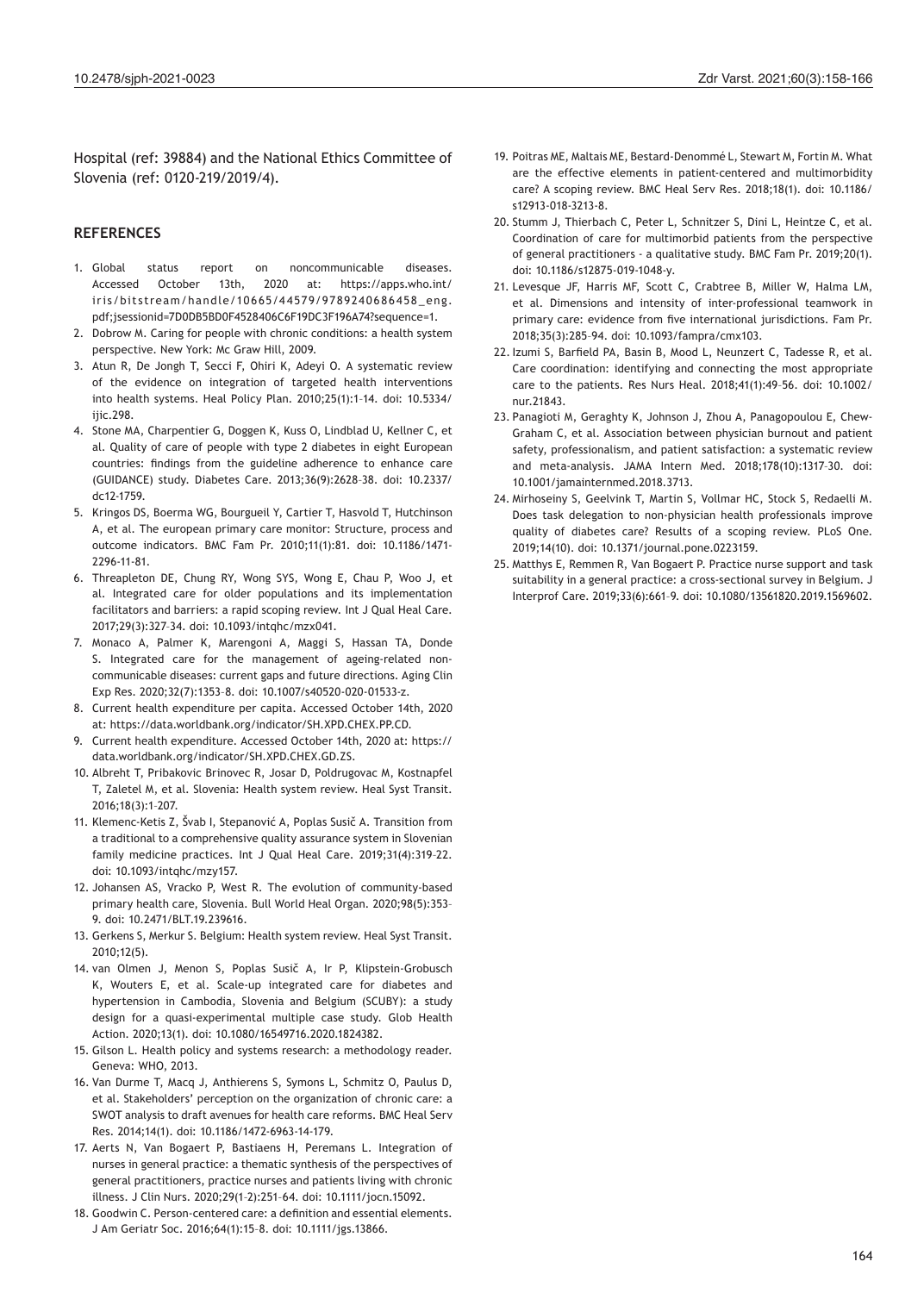# **Appendix 1.** Selection of participants.

| Micro (FGs)<br>FG Patients - Ljubljana (6 focus groups)<br>Secondary data          |                                                                               |
|------------------------------------------------------------------------------------|-------------------------------------------------------------------------------|
|                                                                                    |                                                                               |
| FG Patients - Ravne na Koroškem                                                    |                                                                               |
| FG Health Professionals - Ljubljana (5 focus groups)                               |                                                                               |
| FG Health Professionals - Lendava                                                  |                                                                               |
| FG Health Professionals - Gornja Radgona                                           |                                                                               |
| FG Health Professionals - Ravne na Koroškem                                        |                                                                               |
| Community Health Centre Ljubljana (3 interviews)<br>Meso (interviews)              | Medical Association of GPs (Domus Medica, DM)                                 |
| Community Health Centre Postojna                                                   | Belgian Association of Doctors Syndicates (BVAS)                              |
| Institution for informal home care                                                 | Medical Association of GPs and Specialists (ASGB)                             |
| (Zavod za oskrbo na domu)                                                          | General Pharmaceutical Association (APB)                                      |
| Municipality of Ljubljana (2 interviews)                                           | Network of Hospitals (ICURO)                                                  |
| Associations of patients with chronic diseases<br>(Društvo Za Srce) (2 interviews) | Flemish Association of Dieticians                                             |
| Retirement home (Dom starejših občanov Tabor)                                      | <b>Association of Diabetes Nurses</b>                                         |
| Associations of patients with chronic<br>diseases (Društvo diabetikov)             | Flemish Association of<br>Independent Nurses (VBZV)                           |
|                                                                                    | Network of Homecare Nurses (Zorggezind)                                       |
|                                                                                    | Association of Home Nursing (WGK)                                             |
|                                                                                    | Flemish Patient Platform (VPP)                                                |
|                                                                                    | Flemish Diabetes Association (Diabetes liga)                                  |
|                                                                                    | First line zone (3 zones: Antwerp,<br>Ghent, Kempenland)                      |
| Macro (interviews)<br>National Institute for Public Health (2 interviews)          | Federal Public Service of Health (FOD)                                        |
| <b>Flemish Cabinet</b><br>National Institute for Health Insurance                  |                                                                               |
| Ministry of Health (2 interviews)                                                  | Association of Flemish Cities                                                 |
| <b>Chamber of Pharmacies</b>                                                       | and Municipalities (VVSG)                                                     |
| Health Council at Ministry of Health                                               | Flemish Agency of Care and Health (VAZG)                                      |
| Chamber of nurses, midwives and                                                    | National Institute of Health & Disability<br>Insurance (NIHDI) (3 interviews) |
| healthcare assistants of Slovenia                                                  | Christian Health Fund (CM)                                                    |
| Medical University of Ljubljana, Department<br>of Family Medicine (3 interviews)   | Joint College of Sickness Funds (NIC)                                         |
| <b>Medical Chamber</b>                                                             | Socialist Sickness Fund                                                       |
|                                                                                    | Federal Knowledge Centre for Healthcare (KCE)                                 |
|                                                                                    | Academia/Medical universities (2 interviews)                                  |